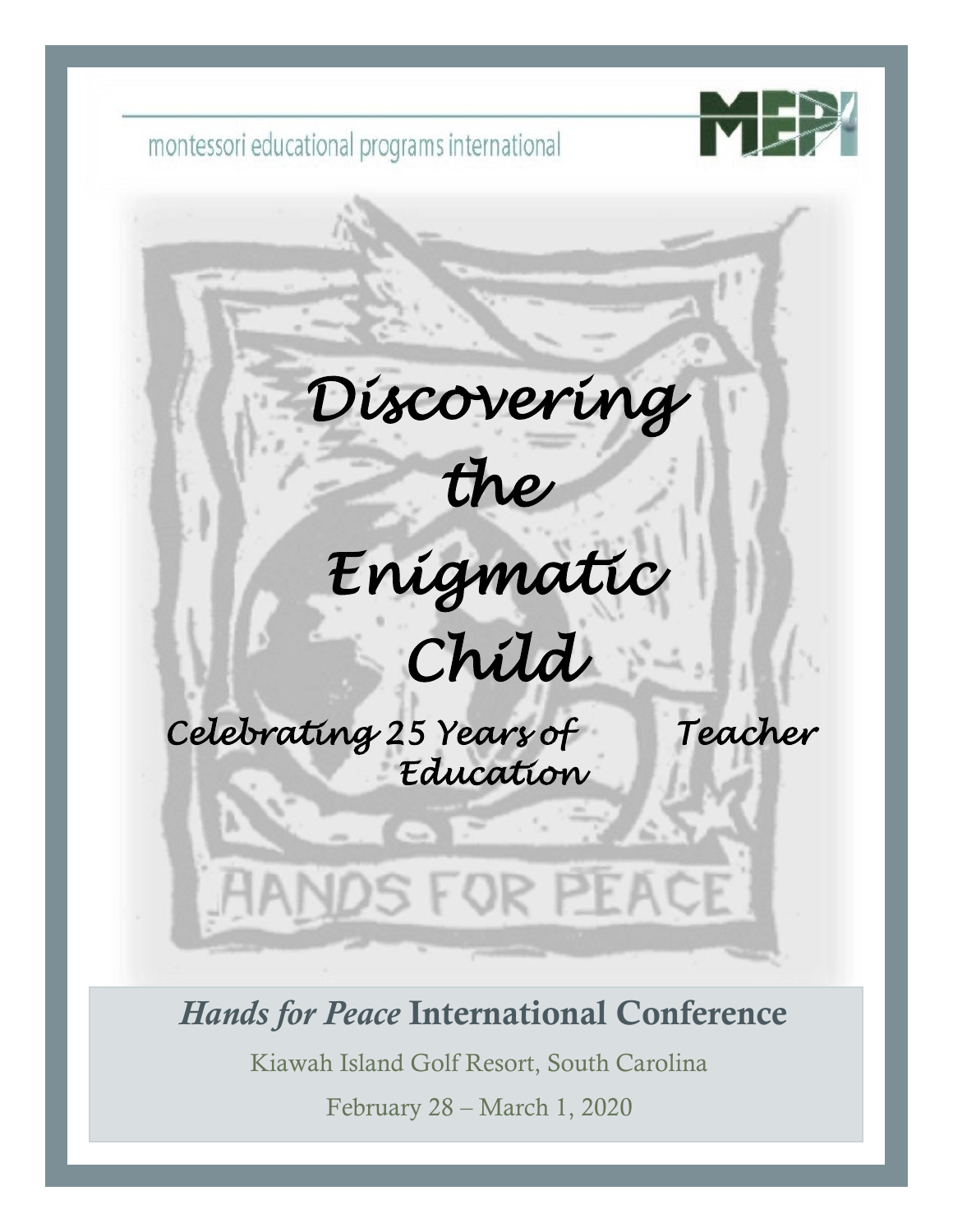## Schedule of Events

Thursday February 27<sup>th</sup> 4:00pm -8:00pm Early Registration

## Friday February 28

;

| $7:00 - 8:00$ am        |  | Registration                                 |
|-------------------------|--|----------------------------------------------|
| 7:30am                  |  | <b>Exhibitors Open</b>                       |
| $8:15 - 9:00am$         |  | Welcome &<br><b>Opening Ceremony</b>         |
| 9:15 -10:15am           |  | <b>Keynote address</b> by<br>Christian Moore |
| $10:15-10:30am$         |  | <b>Break</b>                                 |
| 10:30-12:00pm           |  | <b>Session 1</b>                             |
| 12:00-1:15pm            |  | Lunch Buffet                                 |
| $1:45 - 3:15$ pm        |  | <b>Session 2</b>                             |
| $3:15 - 3:45$ pm        |  | <b>Break</b>                                 |
| $3:45 - 4:45$ pm        |  | <b>Session 3</b>                             |
| 5:00 - Exhibitors close |  |                                              |
|                         |  |                                              |

### 6:00 25 Anniversary Party at Mingo Point

 Join us for sunset watching followed by a festive BBQ and camaraderie!

## Saturday March 2nd

| $7:00 - 7:30$               | Registration                                                            |
|-----------------------------|-------------------------------------------------------------------------|
|                             | 8:00 – 8:45 am General Meeting with<br><b>MEPI</b> Graduate recognition |
| $8:45 - 9:00$ Break         |                                                                         |
| $9:00 - 10:30$ pm Session 4 |                                                                         |
| $10:30 - 10:45$ Break       |                                                                         |
| $11:00 - 12:30$ Session 5   |                                                                         |
| 12:30-1:30 pm Lunch Buffet  |                                                                         |
| $1:45$ pm                   | <b>Silent Auction ends</b>                                              |
| $2:00 - 3:30$ pm Session 6  |                                                                         |
|                             | 3:30 -4:00 Break / SA item ready for<br>pickup                          |
| 4:00 Exhibitors Close       |                                                                         |
| $4:00 - 5:00$ pm Session 7  |                                                                         |
| 5:15                        | <b>Closing Ceremony</b>                                                 |
|                             |                                                                         |

Sunday March 1rd  $10:30 - 11:30$ 

Guided Nature Walk by Kiawah naturalists

Additional fee required for this event.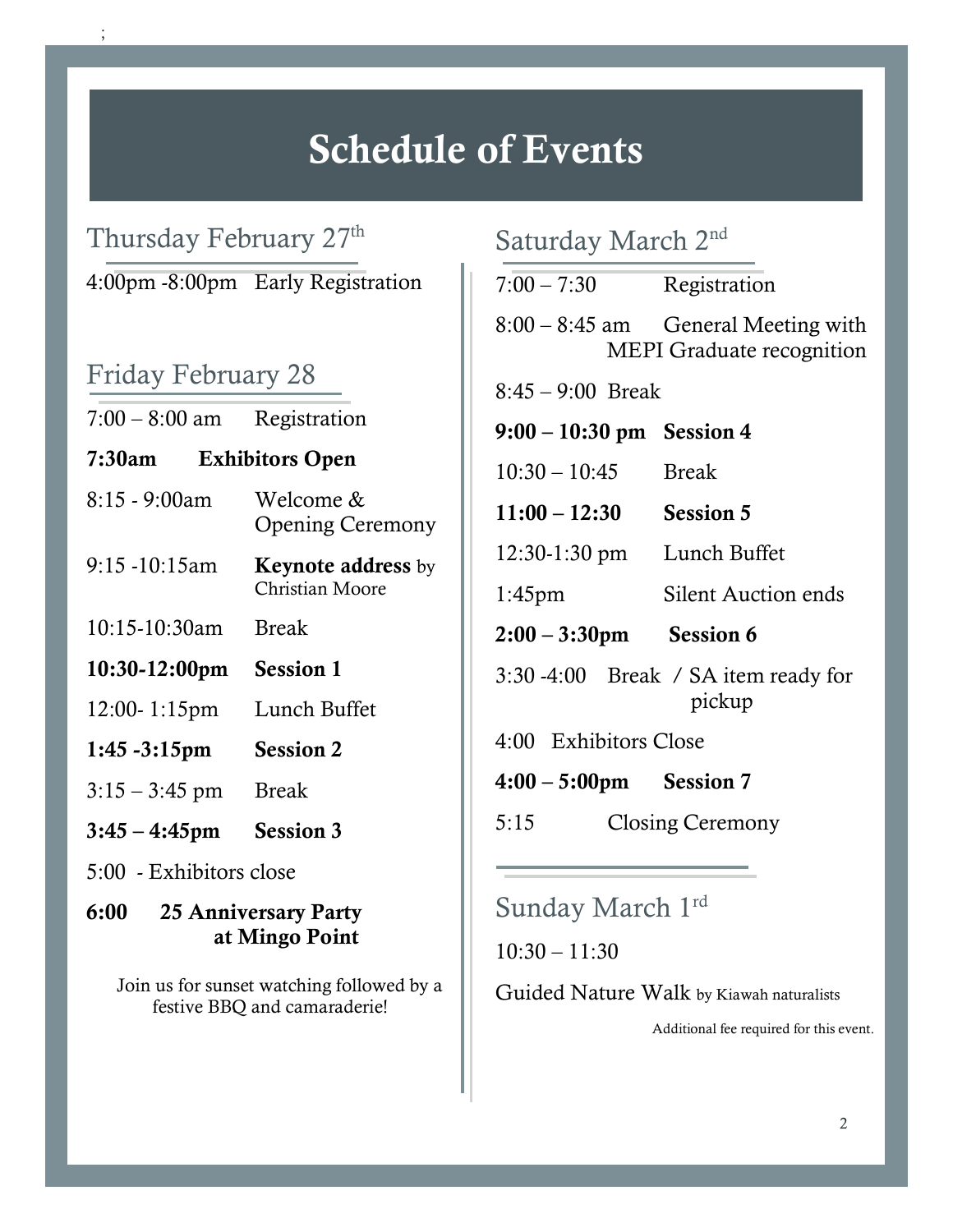## KEYNOTE – Christian Moore



;

Christian Moore is an internationally renowned speaker, licensed clinical social worker, and advocate for youth. He is the author of *The Resilience Breakthrough*, a guide for accessing resilience in a world of increasing instability and narrowing opportunity.

Coming from a blended family of 12 children, Christian spent most of his childhood years on the streets. In a neighborhood just outside of Washington, D.C., he was exposed to a wide array of social problems, which opened his eyes to the many injustices that exist in our world today. These experiences, combined with severe learning disabilities and an inner-city volunteer experience as a youth, all contributed to Christian's eventual decision to become a social worker and help others who struggle with similar challenges. After fighting his way to receive a master of social work (MSW) and working in education, corrections, and a homeless program, Christian recognized the need for a new approach and created the WhyTry Program [\(www.whytry.org\)](http://www.whytry.org/).

His keynote address begins Friday at 9:15am.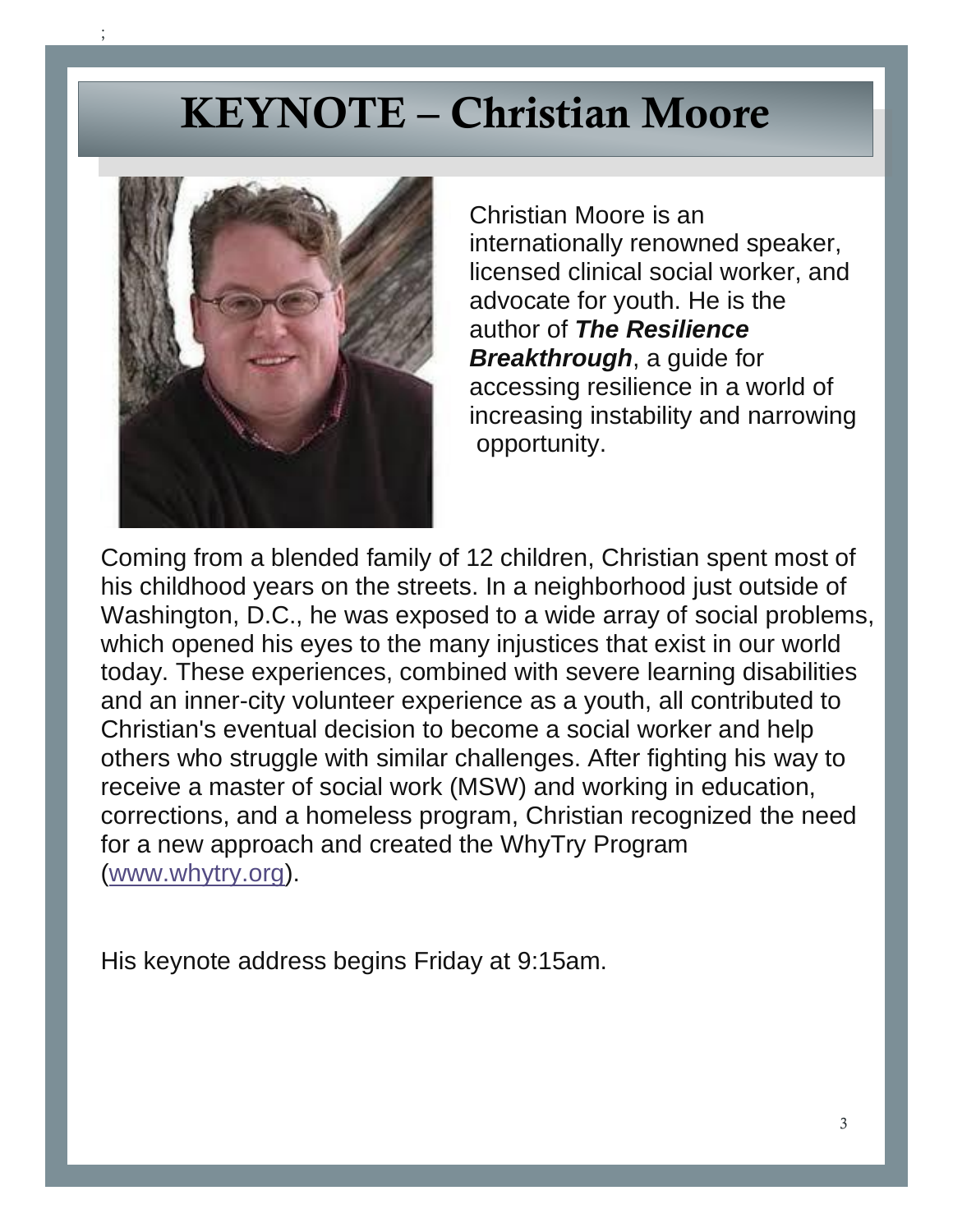## *This conference sold out last year!*

Class sizes are limited.

;

Register early to secure your seat in your preferred workshop sessions.

## *Make sure and check out our special* **25th Anniversary Party**











Details are on page 9

### Registration Key

IT-Infant & Toddler EC-Early Childhood EL – Elementary

MS-Middle School ADM – Administration PP – Public & Private schools

Admin-Administration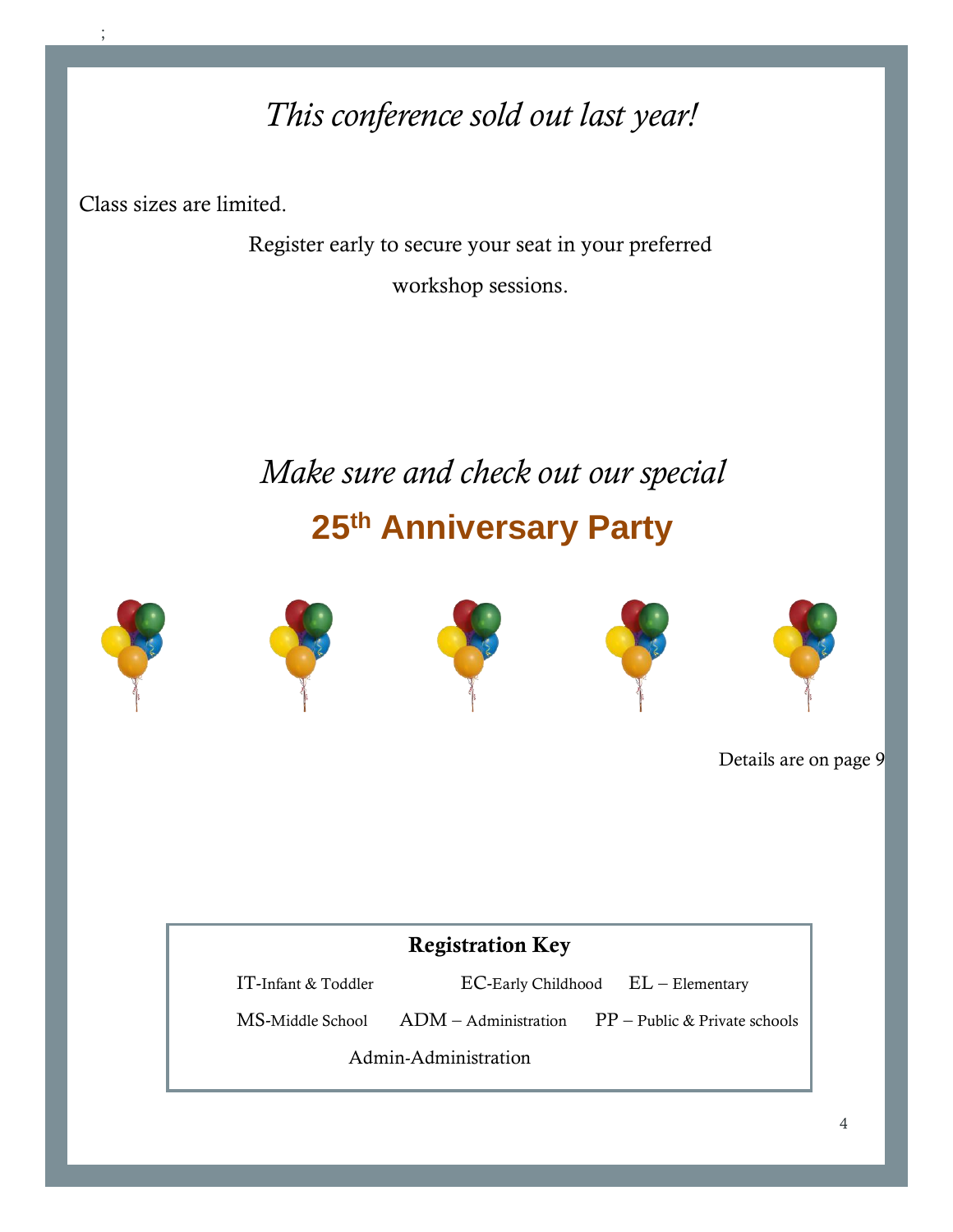## Sessiton via the Primary Classroom Frida Friday  $\frac{1}{2}$  Feb 28 10:30:30:30:50  $\frac{1}{2}$

#### 10:30 3:2:09 am ssion participants

will consider how they themselves read, discuss their experiences teaching children who struggle with reading and share ideas for addressing potential problems in the Montessori primary classroom.

*Patrick McGlinchy* is the Children's House Director for Keystone Montessori In Chelmsford, MA. Patrick has spent over ten years teaching at Children's House and still enjoys everyday spent in the classroom. His strong connection to Montessori grew out of his own experiences of reading difficulties and dyslexia as a child.

### *1-B* MPPI and the Carolinas Level: ADM/All

;

Do you live in North or South Carolina? Do you face policy challenges in your Montessori work? If so, join MPPI staff for this presentation and work session to take a deep dive into those challenges and find out what you can do to work towards change. North and South Carolina both have Montessori advocacy organizations that you can support and a coordinated effort with many voices speaking together is most effective!

*Denise Monnier* is a Montessori parent, State advocate, and advocacy coach, striving for public policy that supports universal access to Montessori education. More than 15 years of teaching and leading Montessori schools made her deeply aware of the need for equity in and access to high quality education. Her work with MPPI is centered on supporting our state advocacy groups and equipping them with the tools and training they need to be effective advocates for children.

#### *1-C* Recover Safety and Respect through Stories Level: ALL/PP

A system modeling grace and courtesy, based on Maslow's Hierarchy and Dr. Maria Montessori's words, enabling teachers to understand the "why?" of opening a world of virtues and character education using community meetings and monthly read aloud as an essential time to share actions of caring, kindness, acceptance and compassion for all students and staff. A timeline will offer resources for implementation. The climate, culture and community protect, respect and sustain grace and courtesy school wide.

*LaDene Conroy* has educational expertise which includes research, best practices, instructional delivery, grant writing, adjunct faculty for The Citadel and currently Montessori teacher educator for adult learners through the Houston Montessori Center and Seacoast Teacher Education Program. She is known best for her work with teachers, teacher and administrator training, providing quality professional development, children's literature and her own love of learning.

#### *1-D* Funny you should Say That: Amusing Grammar.Level: EL/MS/PP

This workshop will review Elementary grammar with the help of cartoons, riddles, and other fun activities. From the functions of words to punctuation, palindromes, and storytelling, the fundamental elements of the English Language will be enlivened through thought-provoking activities. Montessori warns in *Spontaneous Reading and Writing*, not to, "impose upon children an arid mental effort which breeds a certain disgust towards study and all intellectual instruction". Join me in eliminating that "arid mental effort".

*Rose Dorer* is a previous presenter at many Montessori Conferences, on the topics of Elementary Montessori Language, and Biology. For over 20 years she taught adults at the post-graduate level as an adjunct faculty member for Saint Catherine University in Minnesota and Westminster College in Utah. Her credentials are: AMS Pre-primary, AMI Elementary, MA in Arts in Education, Certified for Educational Administration. She has taught in Children's House, Lower & Upper Elementary over the past 40 years and in private, public and charter Montessori schools.

#### *1-E* Covering Curriculum, Meeting Needs, Making it Work **Level: EL/MS/PP** Level: EL/MS/PP

Ever feel like there's too much to do? That the vision of Montessori's Cosmic Education is being lost or slipping further into the background? As a teacher, mentor, and coach, Claudia has developed systems and materials to help herself and others keep the Montessori vision of Cosmic Education. She will share systems and materials to help guide in skill development through the Cosmic Curriculum.

*Claudia Mann* has been enchanted with Montessori education since 1983. Certified in Elementary I, II and Secondary I, Ms. Mann has guided children and adults in classrooms and schools to be passionate learners, sustaining Cosmic Education as the heart and soul of the Montessori vision.

#### *1-F* Teaching World Religions in the non-sectarian Classroom Level: All/ADM

This workshop will explore how teachers can teach lessons about world religions as part of cultural Cosmic Curriculum studies in the Montessori classroom. In an age where ignorance, bigotry and xenophobia are so prevalent in our society, helping students gain a deeper understanding of how others believe is of paramount importance. The workshop will show how different world religions can be taught with a focus on common elements such as sacred texts, traditional practices and core beliefs.

*Andrew Kutt* is the founder of the Oneness Family School in MD. He has been in Montessori for over 30 years as a teacher, administrator, teacher trainer and consultant. He is the author of "Living in Harmony" and carries his guitar with him everywhere!

#### *1-G* The Physical & Subtle Environments of Montessori Level: IT/EC

Child, teacher and environment. In harmony, they make for a peaceful classroom. But when faced with challenging children, how do we remain peaceful ourselves? Are there ways to use the environment to indirectly work with the child? Join us for an exploration into the subtle inner life of the teacher and the physical environment for which they are responsible. In strengthening ourselves and "our-shelves", we will have a solid foundation for any child.

*Yanick Tremblay* is currently a Casa director and Supervisor of the center in Canada. He has seven years experience in the classroom and is working on his master teacher certification with The Canadian Montessori Teacher's Institute.

#### *1-H* Gender Diversity and Equity Level: All/PP

We will address the importance of educating children, educators, and families about gender diversity and equity & promoting inclusion and acceptance. We will share how we support children of same-sex families and LGBTQA children and discuss how to incorporate gender diversity and equity into the curriculum and communication with families.

*Sara Bloomberg* MA.Ed, is the head of Protea Montessori Consultants. She is AMS Credentialed (EC) and founding Director at Battery Park Montessori in New York. Sara is incredibly passionate about collaborating with educators and parents to help them support and guide LGBTQA children and teachers in the Early Childhood and Lower Elementary years..

#### *1-I* I want to Serve Myself Level: IT/EC

Afraid of spills, messes and breakage? It's not painful . . . it's fun! Use a progressive approach. Sit back and watch your toddlers "do it themselves!" We'll show you how to start and finish this mealtime journey! Also, introducing individual food preparation for toddlers.

*Linda Rumsey* holds a Master's Degree in Administration and Leadership, an EC Montessori Teaching Certificate and recently completed the Montessori IT Training. She has over 40 years of teaching and has started Montessori schools overseas and owned and directed several Montessori schools in the US.

### 5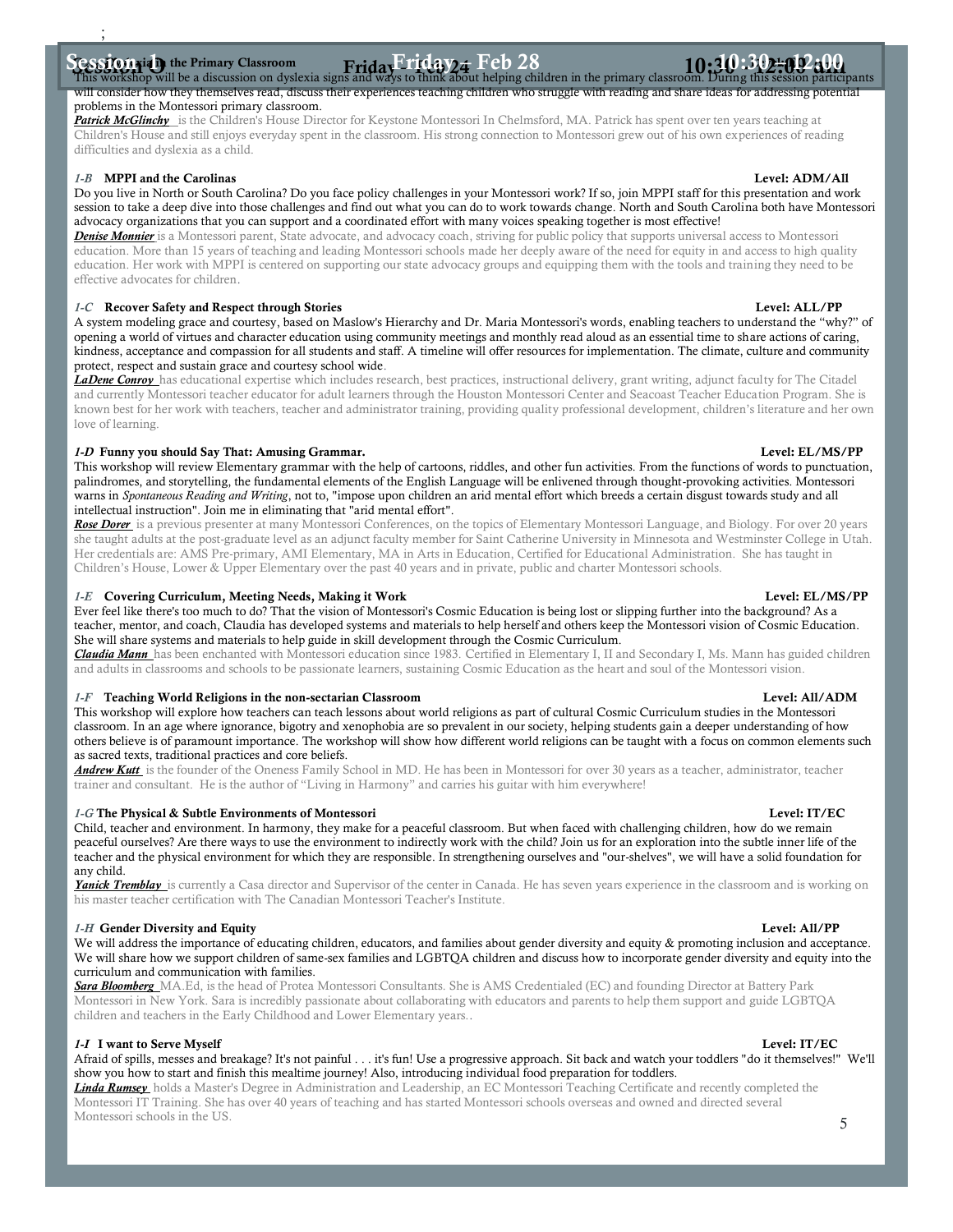12:00pm - 1:15pm. Food will not be available after 1:15.

### LUNCH BUFFET - \$25 -

We hope you will join us for a delicious buffet in a relaxing atmosphere with your friends!

> On-site requests for attending lunches cannot be honored. Lunch reservations are on the registration form.

### SALAD BUFFET

Tomato Basil Soup

Mixed Garden Greens & Hearts of Romaine

Sliced Mushrooms, Cucumbers, Shredded Carrots

Hard-boiled eggs

Aged Cheddar Cheese & crumbled Blue Cheese

Shaved Red Onion

Grape tomatoes, Garlic Croutons and assorted dressings

Bacon Lardons

Sliced Chicken breasts

Marinated local Shrimp

Basil Pesto Tortellini Salad

Roasted potato Salad

Rolls & butter

Lemon tarts

Individual Pecan Pies

Iced tea & chilled water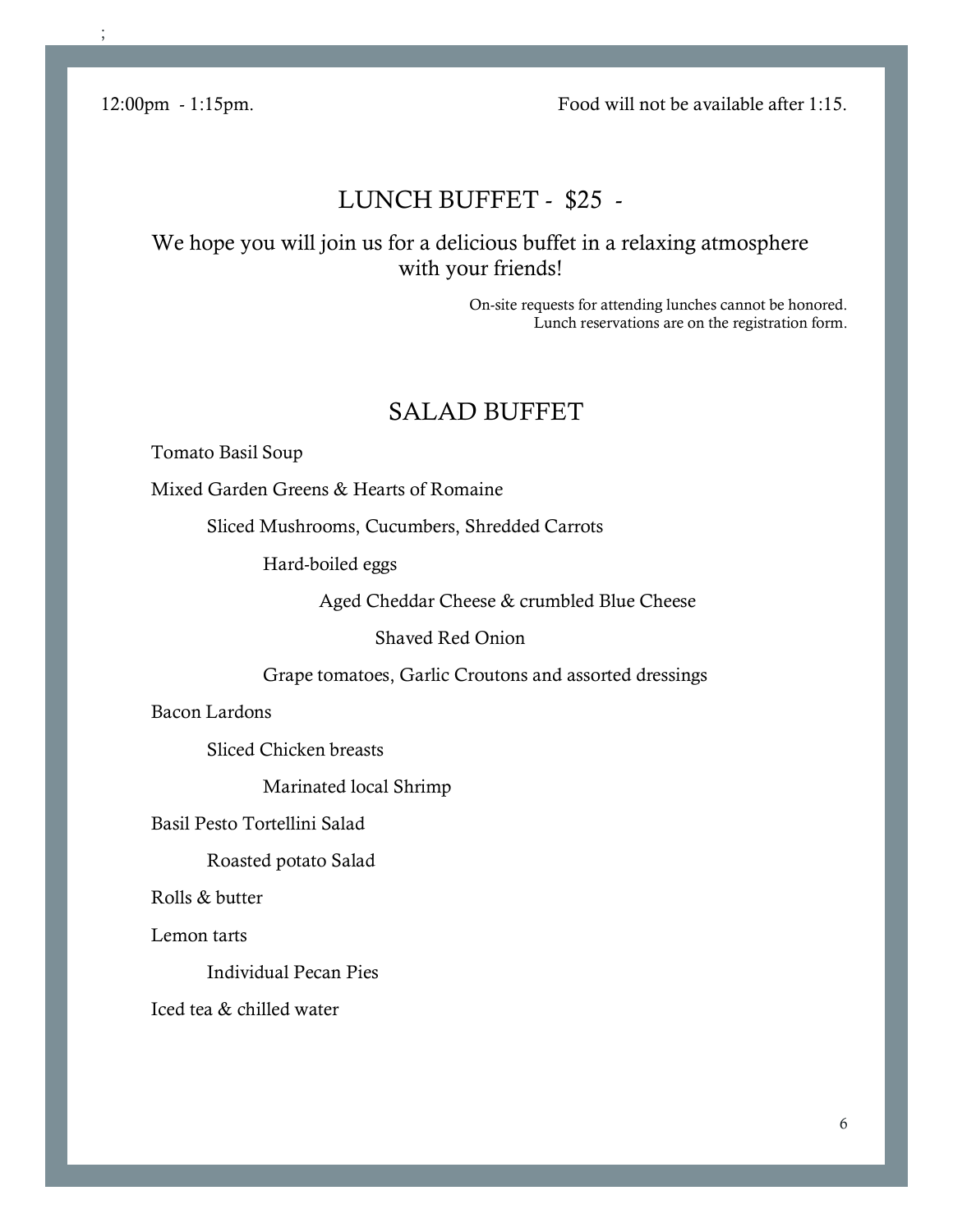## Session 2 Friday – Friday – Feb 28 1:30 – 3:45 am<sup>2</sup>i<sup>15</sup>

### *2-A* Practical Life, Practical Application Level: EL

Once a child comes into an elementary classroom, practical life is usually lost among the academic curriculum. But a focus of the elementary years is to help the student figure out their place in the universe. To be successful they need to apply their knowledge and be taught life skills; they need appropriate practical life activities. In this workshop, participants will interact with practical life activities and integrate it throughout the curriculum. *Erica Santana* is a lower EL teacher at Montessori Children's School in Jacksonville, NC. She holds a BA in Communication, an M.A.T. in Elementary Education K-6 from Montclair State University, and a Lower EL Certification from Princeton Center for Teacher Education. She has presented at numerous conferences. She has been a teacher trainer, written curriculum for ETC Montessori and articles for Montessori publications.

#### 2-B Leading with Love: Collaborative Montessori Leaders **Leaders** Level: ADM/ All

In *Education and Peace*, Montessori states: "The education that will lead the way to a new humanity has one end alone: leading the individual and society to a higher stage of development." Administrators will approach constructive and collaborative leadership based on Montessori principles of peace. Participants will engage in collaborative dialogue and group work that focuses on utilizing faculty and staff as active members of your school's sense of emotional intelligence, sensitive periods and nobility of work.

*Tom Cook* is the Head of School at The Christian Montessori School of Lake Norman in Huntersville, NC. He was an English teacher for 14 years before moving into administration. He has two daughters who attend CMSLN. The son of an educator, Tom values intellectual dialogue and educators passionate about their craft.

#### *2-C* Updates from the Montessori Accreditation Council (MACTE) Level: All

The MACTE staff will share updates on all things involving accreditation in the teacher education program (TEP) world! We will share updates to MACTE policies, discuss the challenges TEPs currently face, share statistics on how TEPs have grown, and more. Discussion at the end will allow staff to address questions and concerns.

*Rebecca Pelton* is the President of the Montessori Accreditation Council for Teacher Education. MACTE serves as the national accreditor for Montessori teacher preparation programs and is recognized by the U.S. Department of Education. Rebecca has been active in the area of teacher program accreditation for the past 14 years. She has participated in over sixty on-site visits preparing for teacher program accreditation. She has taught in public and private schools. She earned her M.Ed. with an endorsement in Gifted Education and developed a number of programs in gifted education and gifted enrichment. She earned her doctorate in Educational Leadership .Her tenure at MACTE is based on commitment to supporting Montessori teacher preparation and thereby improving the educational experience of Montessori students.

#### . *2-D* Two Beautiful Flowers Level: EC/EL

Two flower figures are traditional in Montessori. These are the quatrefoil and quadrilobe. Starting in the 1920s, these were called flower figures. Join Michael to examine these two figures in depth. Discover their roles as the heads of two extensive and infinite flower families. Examine their role in perimeter, area, ratio and art. You will leave with new exercises and exciting variations that can be used immediately in your class. Come watch the flowers bloom!

*Michael Dorer* has served for over 35 years as a Montessori Teacher Educator, and as a workshop leader, and school consultant. He holds a doctorate in Instructional Leadership, and Montessori credentials from both the AMS and AMI. He also wrote the charter for the world's first Montessori charter school. He has written and published several Montessori album textbooks and numerous books. He is retired as Director of the Center for Contemporary Montessori Programs at St. Catherine's in MN and is retired founding director of the Institute for Montessori Innovation at Westminster College in UT.

#### *2-E* Writers Workshop Level: EC

This workshop will introduce teachers to new ways to add writing to their classroom. Students will be encouraged to make their own books, through the use of literature.

*Kena Cox* has been teaching for 33 years - 22 of those years in Primary Montessori. She was one of the pioneer teachers in the Laurens, SC district. She now is a teacher instructor for adult learners with MEPI's Institute for Guided Studies program.

#### *2-F* Water Physics for Little Hands Level: EC

Discover how to expand your science curriculum and give children the opportunity to experiment and explore water physics independently. During this workshop you will be able to participate in fun activities, try out shelf-ready work that transforms abstract characteristics of water into concrete notions, and watch a couple of awesome experiments unfold. You will come away with a year's long water curriculum that your students will love! *Ingrid Fol* holds a degree in Topography from Belgium, where she is from. She speaks Dutch, English, Spanish and French. *Camilla Roberts* earned an Associate's Degree from Northern Virginia Community College and attended Marymount College majoring in Psychology.

#### *2-G* Creating an Authentic Toddler Environment Level: IT/ADM

If you work within a Montessori Toddler classroom, or wish to start a new one, this workshop is for you! We will discuss Montessori toddler environments, how to keep them Montessori authentic and discuss potential challenges that arise. This workshop will share a checklist for how to identify if your environment is authentic. This is an interactive workshop for all attendees to share their experiences and challenges.

*Rachel Buechler* discovered Montessori while completing her BA in Education. During 2010-2014 she was the Lead IT Teacher before transitioning into the role of Assistant Director until 2018. In January 2019 she founded Queen City Montessori where she currently serves as the founder, head of school and toddler teacher. She has presented at numerous Montessori conferences including MEPI's.

#### *2-H* Promoting Good Mental Health in Infants &Toddlers Level: IT/ADM

We will discuss the concept of infant mental health-what it is and why it is important. We will discuss ways to promote good mental health in infants and toddlers and ways this is supported by the Montessori philosophy. Also, what it means to be an infant mental health informed teacher and ways to work with parents to understand the importance of social-emotional development.

*Gabrielle Holt* is Montessori credentialed at the IT level and has been working with infants and toddlers for 8 years. She currently works as an infant/toddler guide and parent infant class facilitator in Houston, TX. She is a lifelong Montessorian, having attended Montessori schools from birth through high school. She is pursuing her Bachelor's in Early Childhood Education at Lander University and holds an Infant Mental Health Endorsement.

#### *2-I* Discovering Nature – Expanding their World Level: EC

The traditional science material sequences are shown along with supplemental materials and ideas to encourage more involvement and discovery by the children. A handout outlines many of these materials and ideas for leading children to new discoveries. You will also have access to 115 extra photos of projects and work in the classroom related to science discoveries.

<mark>Helen Devere</mark> has a degree in elementary education and a Master's degree in early childhood/elementary education. She has been director of the Orlando<br>Montessori Teacher Education Institute for EC studies in Florida since Montessori Teacher Education Institute for EC studies in Florida since 1990 and conducts accreditation visits for MACTE.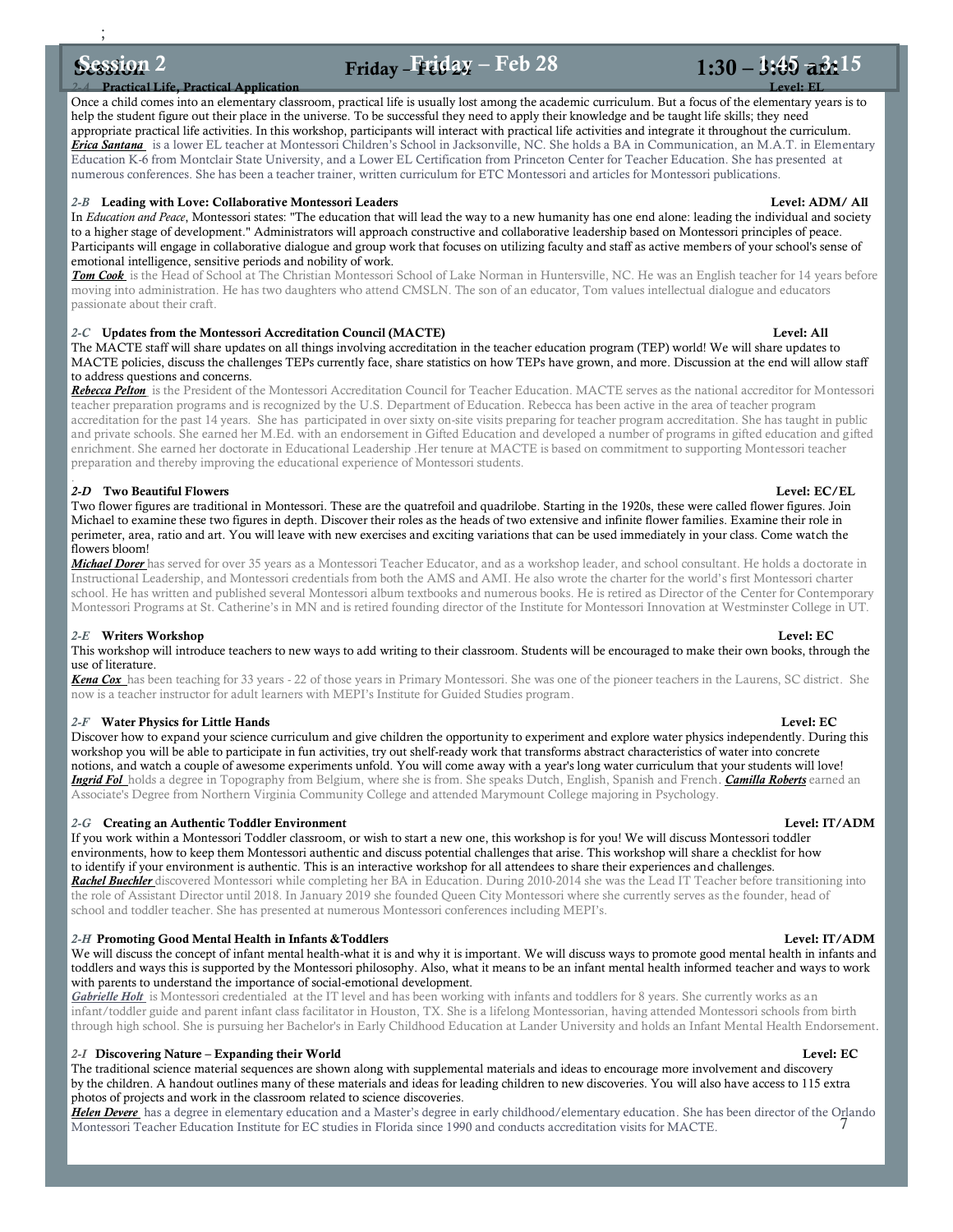### Session 3 **Friday – Feb. 28** 3:45 – 4:45

;

3-A Starting the Soil Age<br>We will continue the discussion from last year on how easy and practical it is to incorporate humanure composting in a school setting. Sewer is a Stone Age concept. Introducing humanure composting to our children gives them a new vision on how to manage our communities, create agricultural economy and is an exemplary demonstration of Montessori philosophy.

*Jeff Wright* is a Certified Journeyman Farrier, Blacksmith, Farmer and Designer. He is currently working with local health departments to create an approved composting system for humanure.

### *3-B* Music for Infants & Toddlers Level: IT

Come learn how to engage the smallest of students in musical activities. Use music for gathering, transitions and calming activities in an IT class. *Dain Griffin* is a registered *Music Together* educator. He holds an MEPI credential for EC and a CDA Infant Toddler certificate. He is the musical director at Mountain Heights Montessori in Las Vegas, Nevada.

#### *3-C* Challenges our Youth face in Today's Culture Level: MS/ADM

In this interactive discussion, we will draw upon the 21st century challenges our youth face in today's culture and how they are showing up in our Montessori Adolescent programs. Participants will share their own experiences with these challenges and together we will look at helps to transform problems into solutions.

*Melody Mosby* has over 30 years experience working with adolescence in the public sector and in Montessori education. She is program director and trainer for the MEPI/MACTE accredited Secondary I training, and holds an AMI advanced diploma from Washington D.C. *Heather Mosby* co-directs the Adolescent program at Athen's Montessori and hold Secondary 1 Montessori credentials along with a Bachelor's degree in Sociology.

### *3-D* Field Supervision Training – pt 1 Level: All /PP

Participants will receive instruction on how to conduct field supervision visits to Montessori interns during their practicums. This workshop is presented by instructors for MEPI's Institute for Guided Studies. Instruction on how to create an effective field supervision to be helpful for interns is relevant for any teacher education program.

*Teresa Noble* Teresa Noble is a Program Director and Instructor for IGS. She currently serves on the MACTE Board of Directors.

### *3-E* The First 3 Activities of the First Day Level: EC

You have meticulously prepared the environment in anxious anticipation of the new school year. Everything is ready for joyful exploration and discovery, but where to begin? The cylinders? Transferring? Come and experience the wonder of the first 3 activities of the first day. We'll explore how we set the foundation of trust and security in Primary environments and share our own experiences of the beginning of the year.

*Julie Armstrong* has been an Early Childhood Educator for over 20 Years. She has an honor's degree in Child Studies and Psychology, Early Childhood Education, Montessori Primary and Montessori Infant Toddler Teacher Diplomas and is a Master Teacher Trainer for Casa and Program Coordinator and Master Teacher Trainer for Infant Toddler with CMTEI in Canada. She is a Consultant in the Toronto area; helping families and schools create Montessori environments from birth to 6.

### *3-F* The Peace Table and Beyond Level: EC/EL/PP

This is a look at peace education and conflict resolution from teacher to student and both inside and outside the classroom. We will explore lessons found in our classrooms in the Peace area, some of our beneficial conflict resolution ideas and strategies, ways to prepare your heart and mind to nurture peace in your classroom, with scenarios and suggestions to promote and educate peace in the world.

*Pamela Younger* is a primary Montessori teacher in a public Montessori School within a school. This is her 5th year in Montessori and 6th in the classroom. She holds a Primary Montessori certification.

### *3-G* Kinesthetic Science Level: EL/MS

A variety of kinesthetic science lessons to explain concepts and engage students. Lessons will include periodic table of elements, life cycle of stars, and others.

*Teena Kyer* has taught upper elementary Montessori for 20 years and is an adult learner trainer for Palmetto Montessori Institute. She holds both a lower and upper elementary Montessori credential.

### *3-H* Trauma Informed Practice Level: IT /EC

Helping children through difficult transitions. We will discuss about children in our programs that are in foster care, or have just been adopted. *Meredith Hines* has worked in the Montessori field for over 20 years. She has been a Toddler Assistant, Extended Day Assistant and Director. Over the years she has also worked with two other training centers as a Field Consultant. She is a Toddler Director and Head of School for the Montessori Learning Center in Camden, South Carolina.

### *3-I* How to Follow the Enigmatic Child Level: EC /ADM

As Montessori guides we all train ourselves to "follow the child." But, what does that mean? Is there a line between following the child and losing the purpose of the work? What are signs that we have lost the purpose? What are signs that we are truly following the child? This presentation will explore the question Montessori guides ask ourselves daily, "what is the child revealing to me and how do I follow that?"

*Sasha Malashenko* was trained by Dr. Daniel Jutras and later became a Master Teacher Trainer for CMTEI. She holds a Bachelor of Science as well as a Bachelor of Arts. She owns a Montessori school in Montreal, Quebec and has a class of 24 enigmatic children!

Exhibitors will close at 5:00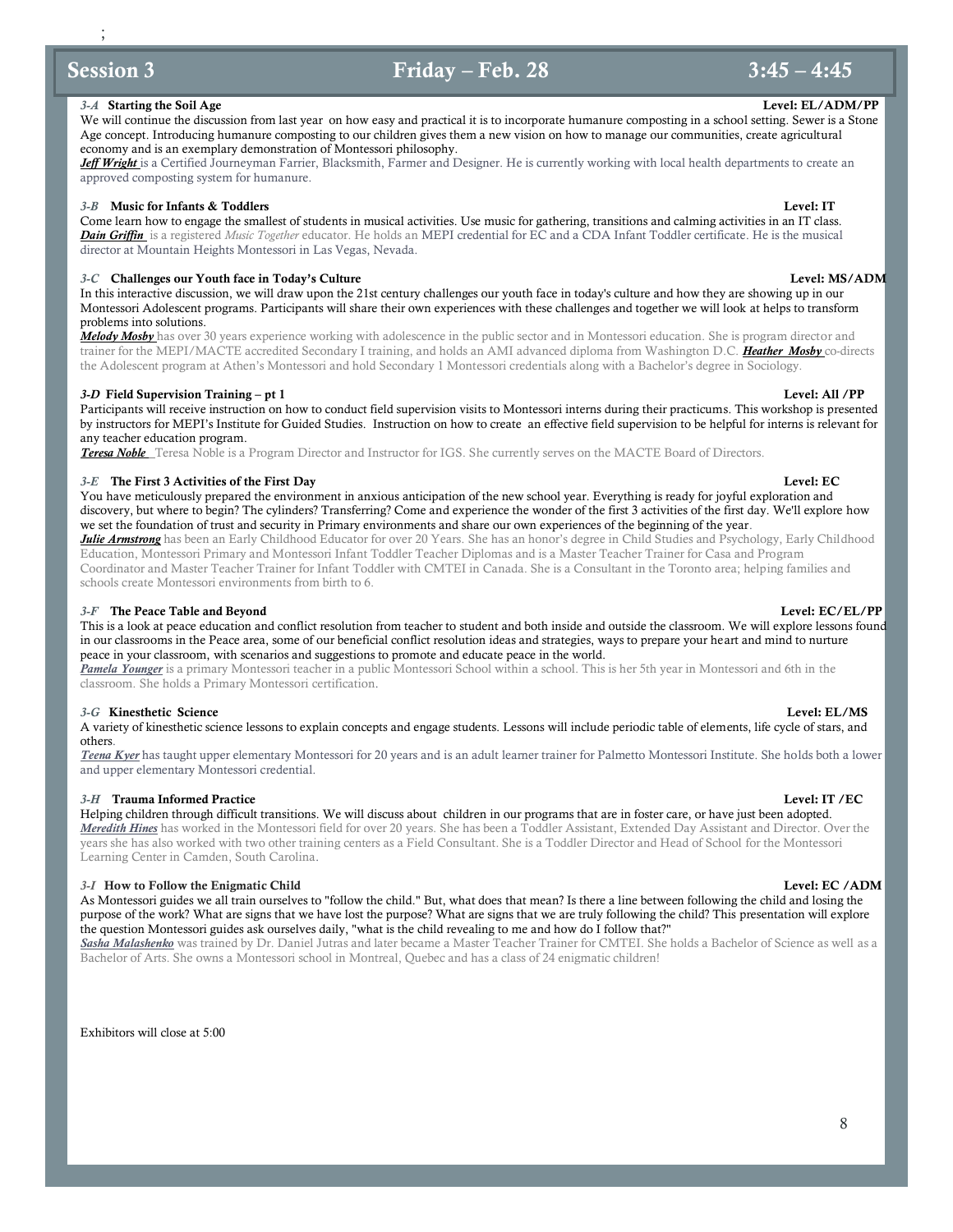*25th Anniversary Celebration Gathering & BBQ*

Event is sponsored by the Millennium Society - Colorado

## *Flash-Back Friday at Mingo Point*

### *This is a Free Event but reservations are required*

*Space is limited ~ No on-site tickets will be issued for this event.*

Please mark "yes" or "no" on the registration form indicating your attendance at this event.

Fresh Salad

;

Cole Slaw

Potato Salad

BBQ Beans

Burgers on the grill

Hot Dogs on the grill

Veggie burgers on the grill

S'mores station  $\sim$  Coffee – iced tea – chilled water

Beer & Wine cash bar

## *This is a theme party!*







## *Come dressed as your favorite decade!*

Enjoy dancing to musical hits.

Make sure and arrive in time for great views of the sunset at 6:45pm.

Shuttles will begin running at 5:30pm from the conference center to Mingo Point.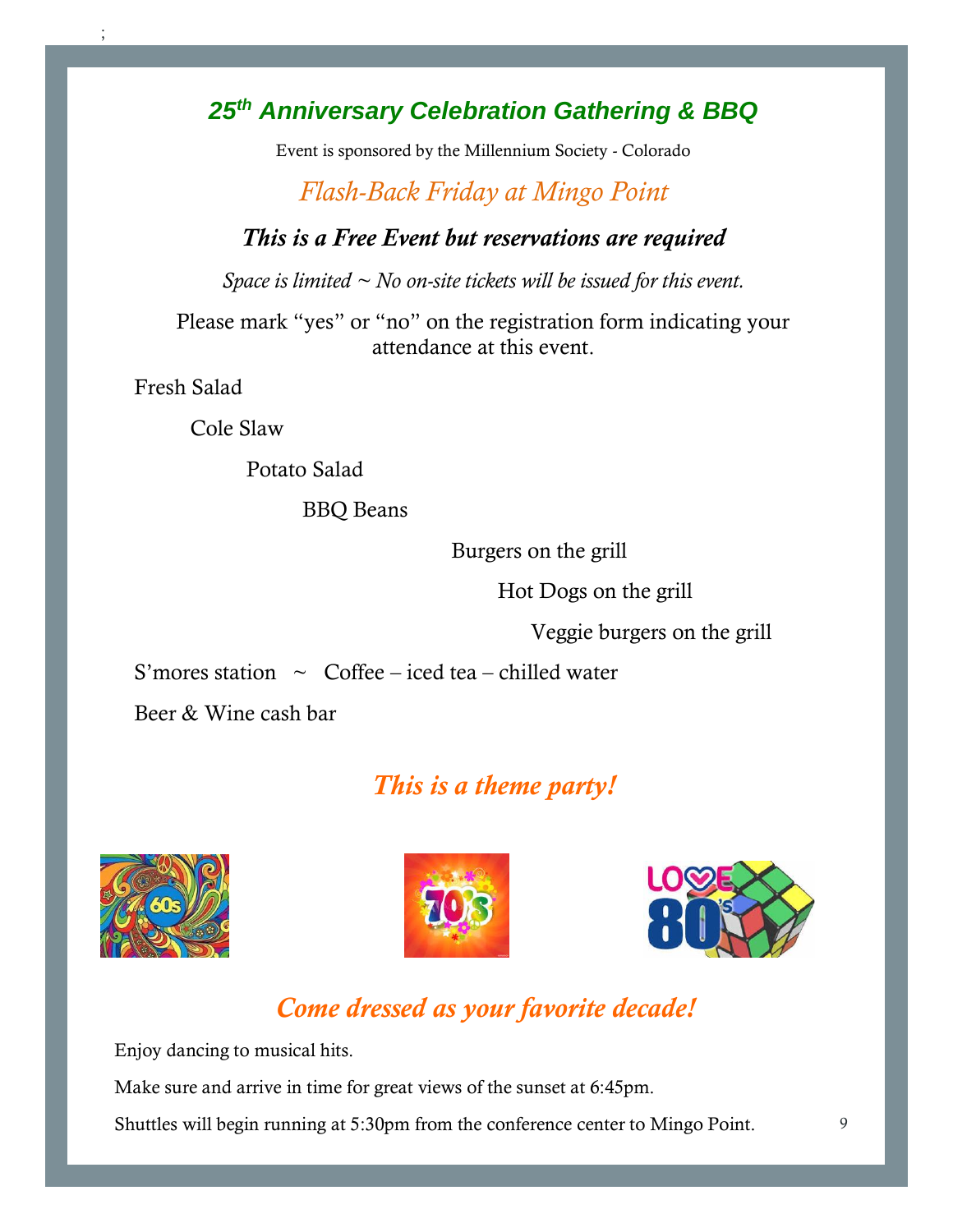### $Session 4$  Saturday – Feb 29 9:00 – 10:30

;

4-A How to Implement a Gender Diversity Curriculum<br>We will lay out a ten-month gender diversity Curriculum<br>We will lay out a ten-month gender diversity curriculum for Early Childhood and Lower El. The curriculum can be imp will touch on how to prepare the environment, evaluate the culture, support staff, and communicate with families, so that messaging is clear and consistent. We will provide resources for supporting children, families, and staff and address current terminology, the importance of pronouns, and provide resources to help teachers and families.

*Sara Bloomberg* - *please see her bio under 1-H.*

#### *4-B* Sell Montessori to your Students Level: EL

This workshop will use strategies commonly applied in marketing/merchandising to create the best environment and "sell Montessori" to your students. We will entice them with Cosmic Education, literacy, and peace education. Finally, we will discuss how to design your marketing plan by knowing your class, identifying classroom values, learning from others, outlining strategies and setting a budget.

*Jorge Haro* is a trained 6-9 Montessori director who has been working in the Montessori classroom since 2010 and presently is lead director in and elementary classroom at Magnolia Montessori school in Florida.

#### *4-C* Movement for Brain Breaks Level: EC/EL

Helping our children relax and have some "brain breaks" during the day, we use yoga, music curriculum, and movement to help them center and relax in order to face the rest of their day.

*Chrissy Cruickshanks* has been teaching for 18 years - eleven in traditional grades and seven years in Primary Montessori. She has a BA in Early Childhood, MEd in Gifted and Talented, and a degree in Curriculum and Instruction.

#### *4-D* Normalization of Parents Level: All

.

Just as children today have become deviated from their path of natural development, so, too, have their parents. This hands-on workshop will explore some of the causes of this deviation and what administrators and teachers can do to guide families back to normalization.

*Denise Harold* holds an early childhood Montessori Teaching Certification from the Pan American Montessori Society and a Master of Education in Early Childhood Education with a concentration in Montessori. She is a teacher trainer with the Pan American Montessori Society, as well as a member of their board of directors and is a member of the advisory council for Montessori partnerships in Georgia.

#### *4-E* Breaking the Rules with Poetry Level: EL

Poetry is an amazing tool to reach all students! It helps children become better writers and readers. It's also so much fun because it breaks traditional writing rules! Participants will learn how to teach poetry for lower and upper elementary. They will get ideas about how to integrate poetry into all parts of the curriculum. They will interact with different poetry work and look at poetry books. Get ready for a playful, poetic presentation! *Erica Santana* Please see her bio under 2-A

#### *4-F* Creating Balance in the Age of Technology Level: All/PP

Sherry Turtle said, "Technology is not good. Technology is not bad. Technology is powerful." Did you know that a Kaiser study found that children between 8-18 spend on average 53 hours a week engaged in media, while the AAP, CDC, and WHO all suggest limiting media and encourage outdoor play? Come see what research actually says and how to help families create balance in their homes.

*Jana Morgan Herman*, directs Kenwood Montessori School, co-founded the Kentucky Montessori Alliance, & is a co-founder of Integrating Montessori-a professional development group for Montessori educators. She has taught for over 20 years and is a teacher trainer for 5 MACTE accredited TEP's.

#### *4-G* Work Journals: Autonomy, Freedom and Responsibility Level: EL/MS

The work journal is a tool of an effective Montessori environment. Taking steps to move away from teacher-created work plans is a step in the right direction. When designed in response to student needs, the journal is an effective tool for organization; it also sets the groundwork for lifelong planning and organization. Using meetings, curriculum, and self–reflection, students gain the independence and the freedom to design their own plans and navigate their learning.

*Molly Moorhead* is an Elementary Guide and the Educational Coordinator at the Montessori School of Anderson in SC. She has her EL Montessori credential and an MFA in creative writing. In addition she has worked as a Field Supervisor, workshop presenter, curriculum coordinator, & teacher.

#### *4-H* Elaborating on Labyrinths Level: All

Expand your knowledge with a close look at the 11 circuit medieval labyrinth. Create a giant beach labyrinth (weather permitting) after a brief introduction to this well known symbol. Labyrinths can be used for personal introspection, group awareness and activities, and provide an array of options for curriculum development in all areas from math and art to science and culture. Fun, teamwork, and artistic expression will abound in this workshop! "Newbies" to the labyrinth welcome!

*Beth Langley* has a Montessori credential at the early childhood level and a BA from Columbia College. She is a certified labyrinth facilitator and has given workshops, designed and created labyrinths across the US and in many foreign countries at schools and gardens. She is a current board member of the Labyrinth Society and the South Carolina Montessori Alliance.

#### *4-I* Supporting the Sensory Needs of our Students Level: All/PP

This workshop will give a brief overview of the importance of an organized sensory system. We will discuss how observations of lack of focus, heightened emotions, and low productivity often have their "roots" in a disorganized sensory system. Attendees will learn activities to introduce to their students to help with sensory education. We will explore the benefits of a "movement class" as well as playground equipment designed to educate a child's sensory system.

*Holli Andrews* has been in Montessori education for 20 years. She holds her Masters of Early Childhood from San Francisco State University. She taught in the primary classroom for 12 years and is currently one of the learning specialists at Omni Montessori in Charlotte, NC. She has developed a movement curriculum that helps children acquire the sensory input they need. She is an instructor at two Montessori training facilities.

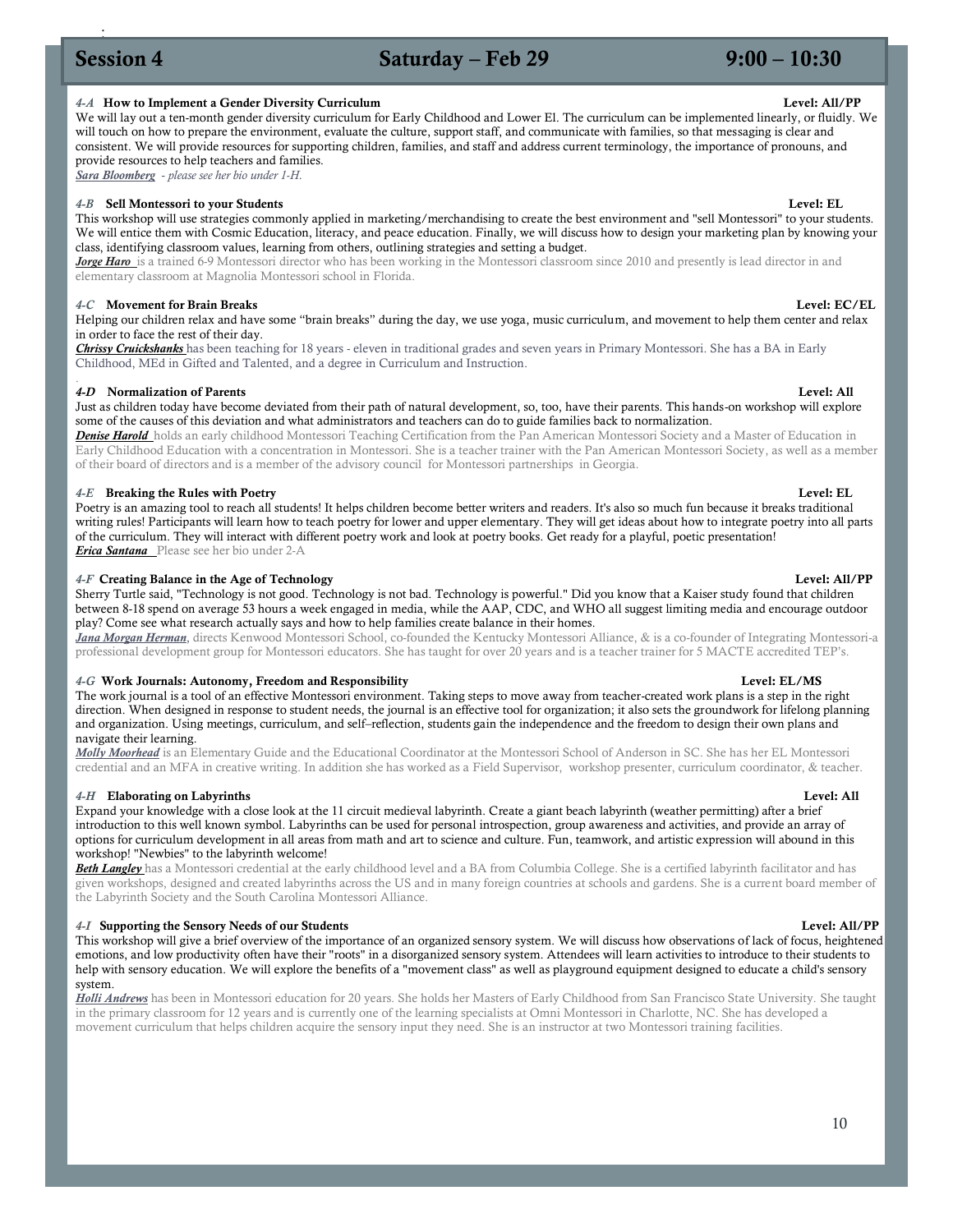### 5-A Yoga for Children

Come join in for a fun and interactive yoga session including stories, music, dancing and songs. Yoga is a healthy way for children to learn to self regulate, express feelings and release stress.

*Anahita Faroogh* is a mother, Montessori educator, trained children's yoga teacher and a Montessori Master Teacher Trainer with CMTEI (Canada). She also owns 3 Montessori Schools in Toronto. Her passion is bringing joy of yoga to children's lives and has been teaching yoga for over 10 years.

### *5-B* Infant Environment - A Deep Dive Level: IT

This workshop will reveal the multifaceted presentation of the elements necessary for a high-quality infant environment. We will discuss the infant as scientist, and how the environment is fine-tuned for exploration. Participants will leave with: 1) An appreciation of the necessary components of a Nido environment; 2) A clear view of infant needs and sensitive periods and how to observe them; and 3) An understanding of how activity, order, and communication are incorporated into an infant's day.

*Laura LeClair* is a trainer, field consultant, and postpartum Doula. She spent 23 years in Montessori classrooms, guiding children from 0-6. She has a passion for nurturing young people and tending to classrooms and the adults that guide them. Laura has a B.A. in English and holds Montessori credentials at the IT and EC levels. She received her M.Ed. in Interdisciplinary Studies of Preschool Education & Development from the University of North Carolina at Greensboro.

### *5-C* Hatching the Cosmic Egg –pt 1 Level: EL/All/PP

This strikingly original interpretation of the five Cosmic themes uses a set of originally designed nesting eggs with original art. The presentations will be accompanied by an original story written for this occasion and original children's songs, specially created for this material and presentation. Original, new children's literature created especially for this presentation will also be displayed. The workshops will alternate between presentation, song, discussion, and storytelling.

*Michael Dorer* Please see his bio under 2-D

### *5-D* Art Therapy in the Montessori Classroom Level: All/PP

Art therapy is a creative method of expression used as a therapeutic technique. It focuses on the creative art-making process itself and on the analysis of expression. This is a psychoanalytic approach. The teacher interprets the child's symbolic self-expression. Learn about the benefits for children, with ideas and activities that you can use in the classroom to promote healthy emotional development, and help with behavioral problems or disabilities. *Sandra Pokos* is the owner and director of Little Heart Montessori School of Zagreb, (Croatia, Europe). She is an Early Childhood director, Teacher

trainer for 17 years, and Trainer of the trainers for International Educational Management Studies. She is on the MEPI board of directors and is the chair of MEPI's Teacher Education Committee.

### 5-E Addressing Challenging Behaviors in the Early Childhood Classroom Level: EC

The Montessori Method is wonderfully suited for children with exceptionalities, but many Montessori guides struggle to understand and meet the needs of challenging children while peacefully including these children in a normalized classroom. Identify growing trends of students with special needs and define how the Montessori Method is able to meet the needs of students with varying exceptionalities. Learn how to build positive relationships, tailor the environment, and understand the role of observation.

*Maria Eva Chaffn* is originally from Venezuela. She is in the process of completing her Doctoral in Organizational Leadership. She holds a Master of Science in Exceptional Student Education, a Master's Degree in Business Education, a Bachelor's in Special Education, as well as a Montessori Teacher Certification in Early Childhood. She has over 18 years of teaching experience and has been in the Montessori field for 10 years.

### *5-F* MACTE On-Site Verifier Training (OSVT) Level: All

This workshop will provide information and training Montessori Credentialed Individuals who are interested in participating in OSVT visits to Teacher Education Programs in the process of obtaining MACTE accreditation.

*Teresa Noble* Please see her bio under 3-D

### *5-G* Feed Forward – not Feedback Level: EL/MS/PP

Today's Montessori teacher faces many pressures: We work to meet the child, meet the standards, meet the school and community needs, and more! When juggling daily challenges, managing the process to review student work can be muddy, and weigh us down. In this workshop, we will learn strategies to 'Feed-Forward' our feedback to propel students towards self-regulation, self-management, and self-improvement.

*Sarah Hassebroek* has 15 years of experience in Montessori elementary settings. She taught for 10 years in Lower and Upper EL, and an additional 5 years as an instructional coach in Public Montessori schools. She is currently an Assistant Professor at St. Catherine University with a focus on teacher development and Public Montessori education. She is on the board of the Minnesota Montessori Network and Minnesota Reading Assoc.

### *5-H* Organizing Tips and Tricks for Material Storage Level: All/PP

Learn organizational tips and tricks to help manage Montessori materials and limited storage options. DIY ideas and space saving strategies to help rotate and store seasonal, thematic, conversational materials and resources in your classroom. Make the most out of limited storage space and remember where items are when you need them in a hurry.

*Carrie Allen* is an experienced Early Childhood Educator with over 25 years of field experience. She has received her degree in Early Childhood Education and is an NCME Montessori Early Childhood Educator. Carrie is a life learner and strives to understand how to better "follow the child".

### *5-I* Self Care for the Teacher's Soul - pt 1 Level: All

Self-care is often a neglected area in the life of teachers, administrators, and parents. Yet it is so important if we wish to combat the stress of daily work that is joyful and rewarding but often emotionally and physically taxing. This intensive workshop will help you recognize the need and value for self-care in order to bring your best to your work each day.

founder, teacher, administrator, accreditation specialist, teacher trainer and presenter, nationally and internationally for over 40 years. She was also<br>the Director of the Montessori Education Program at Delaware State Un *Claire Salkowski* is the Principal Consultant for CJ Consulting and Services, an ADR practitioner and a Montessori educator having worked as a school the Director of the Montessori Education Program at Delaware State University and Mediation and Educational Programs at the No Baltimore Center of Mosaic Community Services and currently continues serving with several Montessori and ADR organizations.

### Level: IT / EC

1:30 –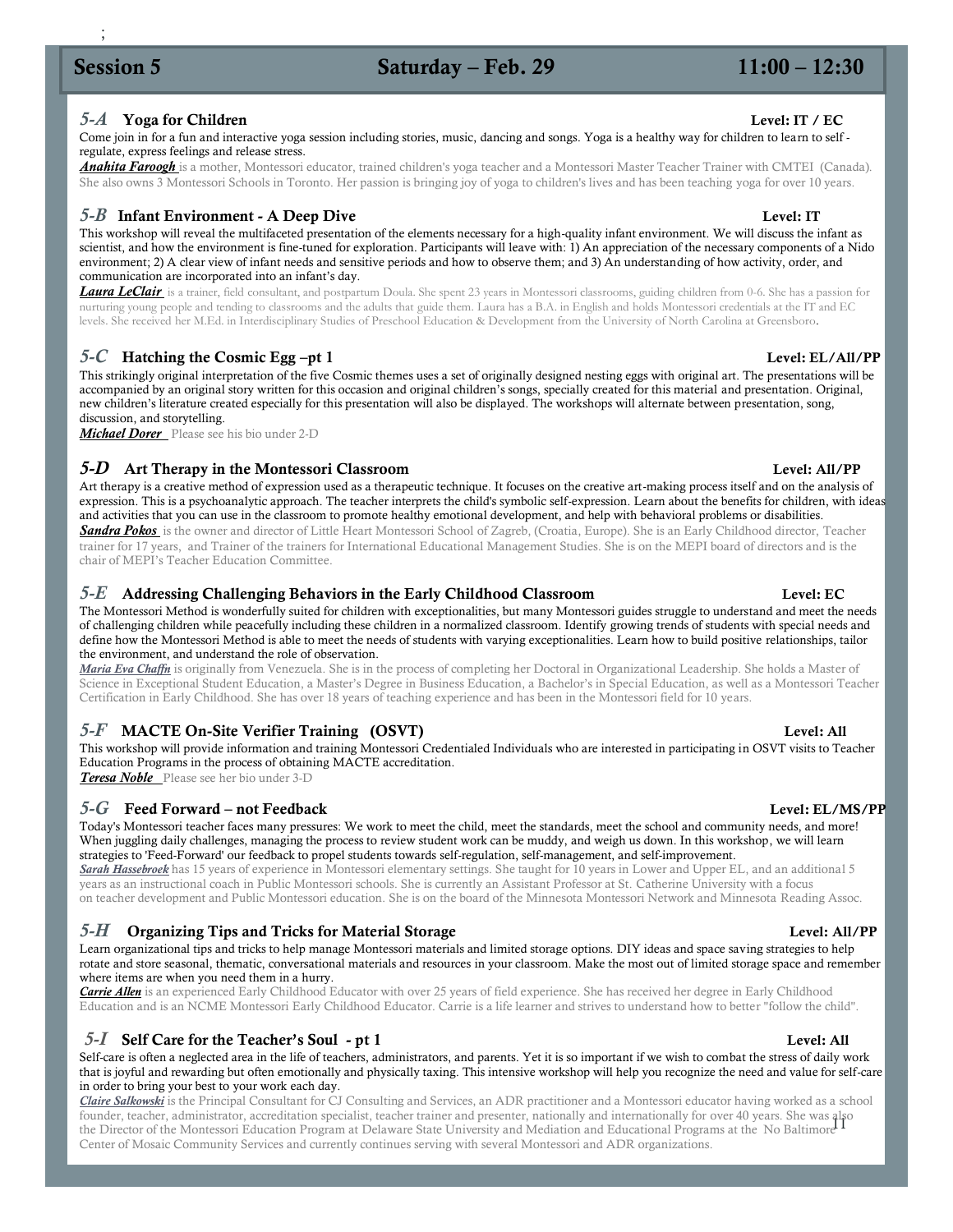

### LUNCH BUFFET - \$25 -

### Plan to join us for a Taste of Italy!

 On-site requests for attending lunches cannot be honored. Lunch reservations are on the registration form.

## EXPERIENCE ITALY BUFFET

Tuscan White Bean & Garlic Soup

Traditional Caesar Salad Parmesan Cheese & black Pepper Croutons

Charcuterie & Cheese Presentation with Traditional Accompaniments

Eggplant Parmesan Wood Roasted Tomato Sauce, Melted Provolone & Garden Herbs

Wild Mushroom Ravioli Crispy Prosciutto & Gorgonzola Cream

Chicken Alfredo Broccoli Florets, Penne Pasta, Sundried Tomatoes

Warm Focaccia Bread Sweet Cream Butter and Olive Tapanade

Chocolate Dipped Biscotti Fresh Fruit Tarts

Iced tea & chilled water

Silent Auction closes at 1:45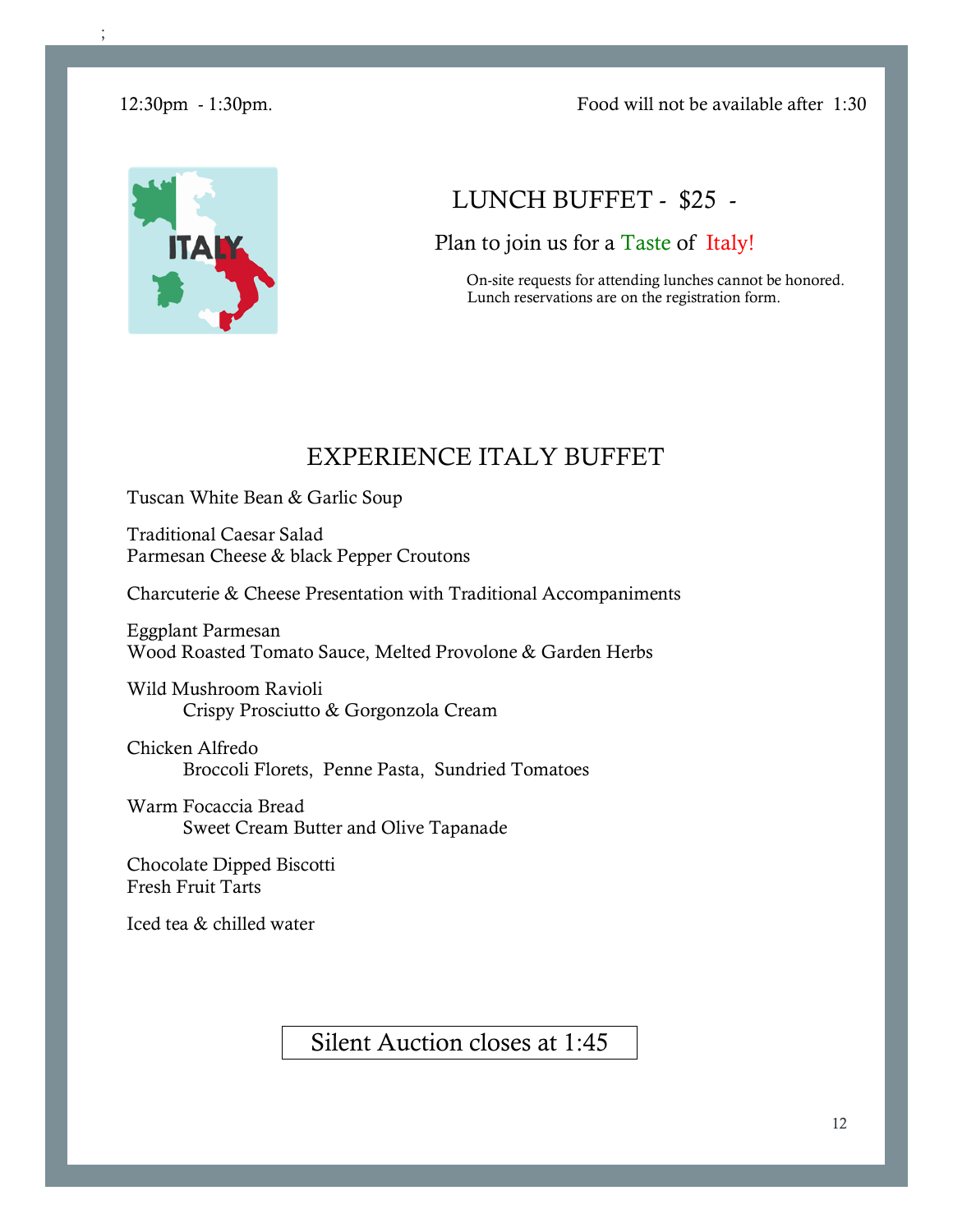### Session 6 **Saturday – Feb. 29** 2:00 – 3:30

;

### 6-A Building Resilience through Positive Discipline

In this workshop, we will explore the foundation of a horizontal relationship between an adult and the child, gaining an understanding of the belief behind the child's behavior, and ways to empower the child. Come join two Positive Discipline Certified Trainers for a session of thought provoking and practical experiential activities.

*Tim & Christy Chen* Tim is a Primary Teacher and a Positive Discipline Certified Trainer. He is learning how to write children's songs for his classroom in his spare time and trying new cooking recipes. Christy was a Primary teacher for more than 20 years and now is in the process of completing her Infant Toddler credential. She also is a Certified Positive Discipline Trainer.

### *6-B* Hatching the Cosmic Egg – pt 2 Level: EL/All/PP

Please see the description of this workshop under Session 5-C *Michael Doerr* Please see his bio under Session 2-D

### *6-C* Conundrums of Circle Time Level: IT/EC

Does circle time intimidate you? Are you looking for new ideas? Come learn how to make circle time fun, engaging and a time of community! Let's make it simple! This workshop will give you some ideas to make circle time simple, fun and interesting for the children. *Anahita Faroogh* Please see her bio under Session 5-A

### *6-D* Imagine That! Montessori's work on Art & Imagination Level: EC

In this session, we will review Montessori's writings on art and imagination and learn how to bring it into our classrooms in a purposeful way. We will explore the seven elements of art and how they are built into the Montessori materials you already have. There'll be many examples of art lessons with instructions on how you can set up your environment in ways that will promote true artistic expression as well as creative storytelling. *Jana Morgan Herman ,* Please see her bio under Session 4-F

### *6-E* On-going Preparation of the Adult Level: EL/MS/PP

Teachers are the biggest factor for student success. In this workshop, we will dive into how administrators and instructional coaches can use observation and feedback cycles to support the ongoing professional growth of the Montessori Guide. We will address the concepts of Collective Efficacy and Observation to support teachers on their path to resiliency to engage and recover when facing the everyday challenges of Public Montessori education *Sarah Hassebroek* Please see her bio under Session 5-G

### *6-F* Beyond Bottles & Bins Level: IT/A

This session will explore the importance of sensorial materials for infants and toddlers. We will talk about the brain research and Montessori perspective on sensory development and experiences. We will look at the benefits of sensorial materials and walk through the different senses and materials at both the infant and toddler levels. And we will talk about the importance of leaving traditional 3-6 materials in primary and ways you can meet older toddler's needs without them.

*Gabrielle Holt,* Please see her bio under Session 2-H

### *6-G* Self Care for the Teacher's Soul - pt 2 Level: All

Please see the workshop write-up under Session 5-I *Claire Salkowski* Please see her bio under Session 5-I

### *6-H* CHAOS vs KHAOS Level: All

An interactive workshop designed to address the barriers kids, parents, and educators face as a result of intergenerational and environmental trauma. During this workshop participants learn how to identify toxic behavior within self and others along with coping skills and strategies to transition from Can't Help Acting Out Severely (CHAOS) to Keep Healing And Overcoming Struggles (KHAOS)

**Candice Cox** has provided licensed clinical counseling and consulting services to children and families in both Rural Arkansas and Saint Louis areas. In 2012, she began her own private practice and in 2014, founded KHAOS, Inc. a nonprofit organization formed to introduce and implement skills to deal with toxic stress and trauma within individuals, families, and systems. Her motto is, "life happens but that doesn't mean it has to stop" as we all have the ability to *Keep Healing And Overcoming Struggles*.

### *6-I* Music & Movement & Folk Dances for Children Level: All

Yes, you have "Dancing feet"! Come explore these pleasant, rhythmic activities and folk dances for children compiled from many countries of the world. Our goal is to help you import them in to your own classroom. Music and video recordings of the dances will be made available on a USB key on site. Come with your dancing shoes and sunny smiles.

*Daniel Jutras* is the founder of CMTEI. He holds a Ph.D. in Education, and EC Montessori Diploma from Perugia, Italy. He has Elementary Montessori credential from St Nicholas Centre in England. Since 1989, he has prepared thousands of Montessori teacher candidates, tutored Montessori teachers, and conducted Montessori Education Diploma Courses in Europe, Africa, Asia and North America. He gives lectures regularly at international Montessori conferences *Jayanthi Rajagopalan* joined the Canadian Montessori Teacher Education Institute in 2000. She holds a Master's degree in Sociology and obtained her Montessori Diploma from London Montessori Centre. She is the Founder/ Director of Abacus Montessori. Jayanthi also regularly conducts parent seminars and presents at Montessori conferences in the US.

## 1:30 – 3:00 – 3:00 Level: All americans and the set of  $\mathbf{L}$  evel: All americans and the set of  $\mathbf{L}$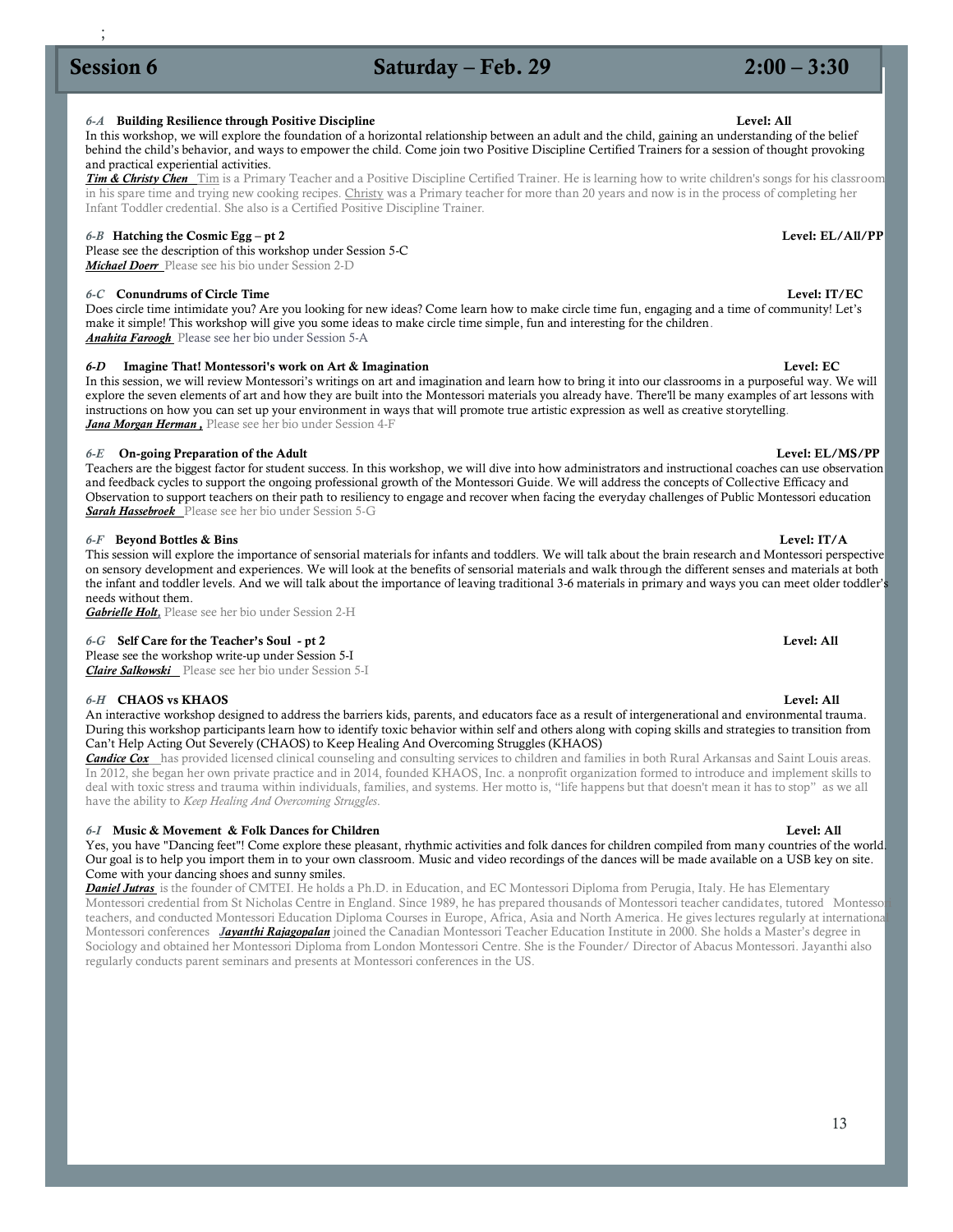### Session 7 Saturday – Feb. 29 4:00 – 5:00

;

### 7-A Sensorial on a Budget for Infants and Toddlers

No need to break the bank to have a enriched sensorial area for your IT environment. Finding treasures at the resale shop, local bargain stores, and your own home and backyard will expand the opportunities for exploration in your classroom. Participants will learn points of interest for sensorial "lessons", see many examples of simple sensorial activities, and leave with inspiration to enhance your sensorial shelves.

*Chase Butterbaugh* is currently serving as the lead guide for the Toddler Classroom at the Montessori Day Academy of Hartsville. She began her Montessori studies in 2018 when she joined the Academy. She is currently in the intern stage of her certification through Institute of Guided Studies. Chase is perusing a degree in Psychology at Coker University and in her free time, enjoys spending time with her five year old daughter. *Kristie Norwood* began her Montessori journey in 2003 while serving as a primary assistant at the Montessori School of Camden. Later she served as a Toddler classroom director at Palmetto Montessori of Ridgeway and fell in love with this stage of childhood. In 2009 she began working at the Institute for Guided Studies and now is Director of Student Affairs and the IT Administrator. She is currently working towards her IT credential

#### *7-B* Field Supervisor Training - pt 2 Level: All

Participants will receive instruction on how to conduct field supervision visits to Montessori interns during their practicums. This workshop is presented by instructors for the Institute for Guided Studies (MEPI). Procedures and information will be introduced with instruction on how to make a field supervision effective and helpful for interns..

*Teresa Noble* Please see her bio under Session 3-D

#### *7-C* Montessori & Autism Level: EC

This workshop is a personal reflection from a mother and educator who learned first-hand how the Montessori approach can provide a valuable conceptual and practical framework through which one can unlock the secrets of the enigmatic child.

*Julie Lyras* is a Montessori educator with over twenty years of experience teaching in Casa and elementary classrooms. She is now a trainer of Montessori teacher guides. A graduate of the McGill School of Architecture, Julie would eventually go on to discover her true passion: awakening the love of learning in children.

#### *7-D* Manage the Classroom and not have it Manage You **Level: EL**

Plan for an interactive discussion on the different types of classroom management skills used in the Upper Elementary Classroom. Come with scenarios from the classroom, and we will discuss strategies and share experiences.

*Meghan Brunson* is a first year Upper Elementary Director at the Montessori School of Camden. She previously worked at the Montessori School of Florence as a Lower Elementary Director for five years.

#### *7-E* The Enigmatic Montessori Teacher Guide Level: All

If we can portrait the Montessori child as "enigmatic", we can certainly explore the nature of the Montessori teacher guide as special, enigmatic, mysterious, paradoxal, controversial,…. Come and explore who we are or shall be: multi-task, busy but not tired, calm and cool, seemingly invisible, measurer of the necessary help, resistant to unnecessary help... This is who we are; you will fulfill your heart and mind by this presentation. *Daniel Jutras* Please see his bio under Session 6-I

#### *7-F* Enhancing Language and Literacy Development Level: IT/EC/PP

In this session we will discuss the importance of enhancing language and literacy skills in children at a young age. We will do a mock circle time for both levels. You will walk away with ideas for read alouds, sign language, music, information to share with parents, and ways to begin enhancing literacy and language in your classroom. We will also have raffles for books to take home.

*Amy Webb* has spent the majority of her teaching career in a Montessori classroom. She has her Primary Montessori Certification and taught 1 year in a public primary Montessori classroom before completing her elementary training and transitioning into a public lower elementary classroom. She is currently a lead primary teacher at Christian Montessori School of Lake Norman.

#### *7-G* Peace & Wellbeing beyond Early Childhood Level: EL/MS/PP

A practical guide to implementing activities and experiences for the elementary and adolescent communities. We will discuss how to connect curriculum and lessons from Early Childhood into the upper levels of your program, how to get parents and coworkers on board, and what these practices actually look like on a daily, weekly, and seasonal level. We'll move, we'll rest, we'll sign, we'll write!

*Renata Faccioli* is Montessori certified at the EC Level. She is passionate about supporting children and parents in her community working with the Boys & Girls Club in Nevada. Her latest endeavor is leadership training in *Empowered Wellbeing for Success* which combines ancient wellness techniques with cutting edge research in health and education.

#### *7-H* MEPI School Accreditation Level: ADM

This workshop provides an orientation to the MEPI school accreditation method including update to recent changes. *John Moncure* is the Headmaster of the Montessori School of Camden, Vice President of MEPI, and Chair of the School Accreditation Commission. He holds a Ph.D. from Cornell University. *Claire J. Salkowski –*please see her bio under Session 5-I

#### *7-I* Connection & Expression Through Music & Movement **Level: EL /PP** Level: EL /PP

This workshop will explore ways to authentically engage with students through the mediums of Music and Movement. Participants will be introduced to different rhythmic, balance, dexterity and coordination games and challenges that place an emphasis on reinforcement of learning concepts and lessons, with fun, non-verbal communication and self awareness. Each tool offered will be accompanied with a cosmic accompaniment, such as a unique story or mindfulness exercise.

*Daniel Scruggs* has spent 25 years traveling the globe studying different forms of music and culture on five continents, He created the mobile educational program *Rhythm Moves* to develop and share his love for music, culture and learning. *Rhythm Moves* music and cultural education programs and workshops have been presented in public and private schools, community centers, hospitals, detention centers, rehabilitation centers, substance abuse treatment centers, senior centers, culture and music festivals, private parties, and corporate conferences and team building events. It is based in Charleston, SC where more information may be found at RhythmMovesLive.com

### Level: IT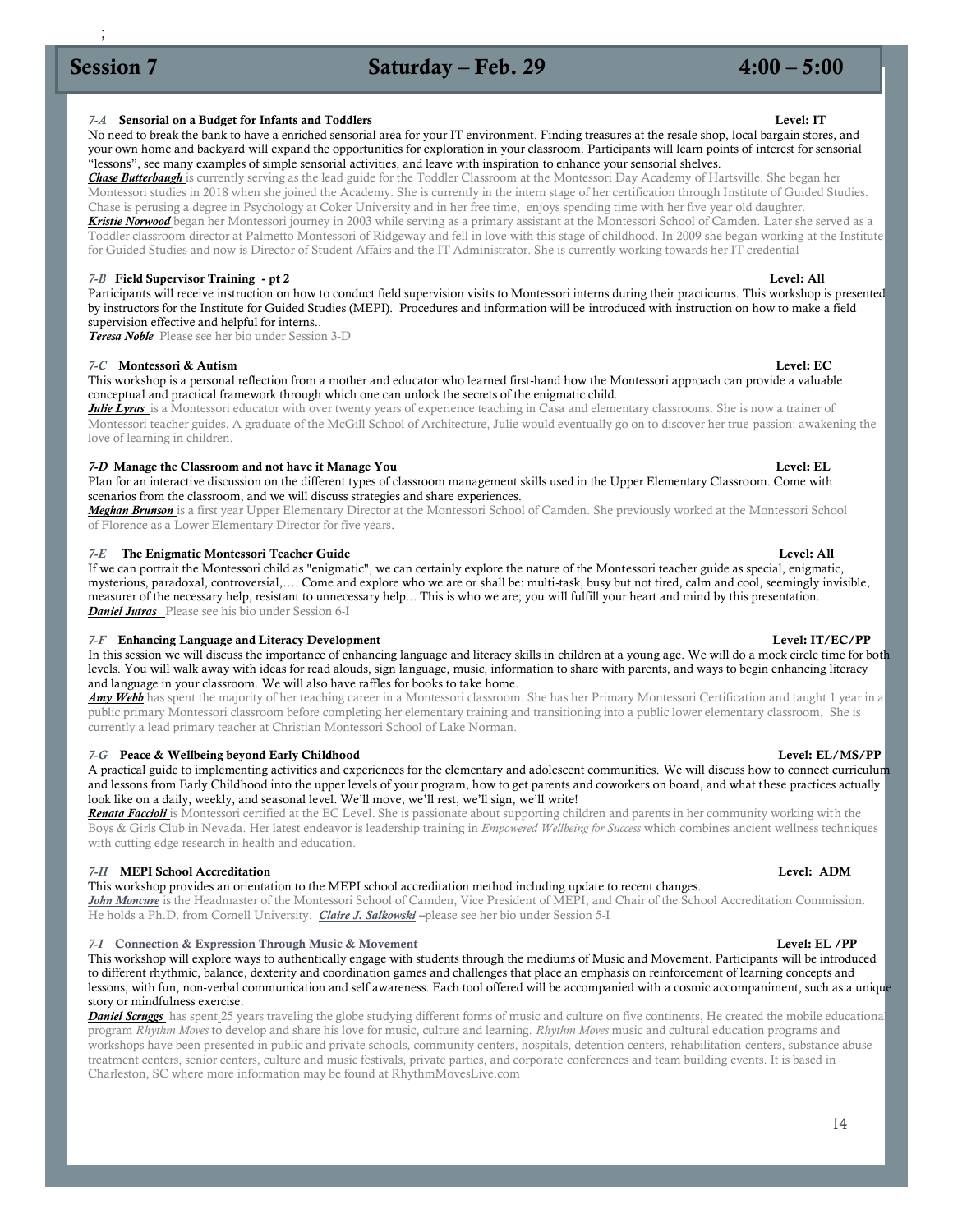### Bonus Session Sunday – March 1

### 10:30 – 11:30 Guided Nature Walk Level: All/PP

h Friday – Feb 24 1:30 – 3:00 – 3:00 – 3:00 – 3:00 – 3:00 – 3:00 – 3:00 – 3:00 – 3:00 – 3:00 – 3:00 – 3:00 – 3<br>The state of the state of the state of the state of the state of the state of the state of the state of the st

A commitment to nature preservation on Kiawah led to many innovative developments of this area, including the requirement that all buildings remain behind the secondary dune line to protect critical habitat. There are also no streetlights on Kiawah, as the artificial light could attract Loggerhead Sea Turtles away from the beach on which they nest for six months of the year.

Join us to gain some insight into this wildlife-protected area of North Carolina and Kiawah Island.

An additional \$15 fee is required for this walk.

Reservations for this event are on the Registration Form.





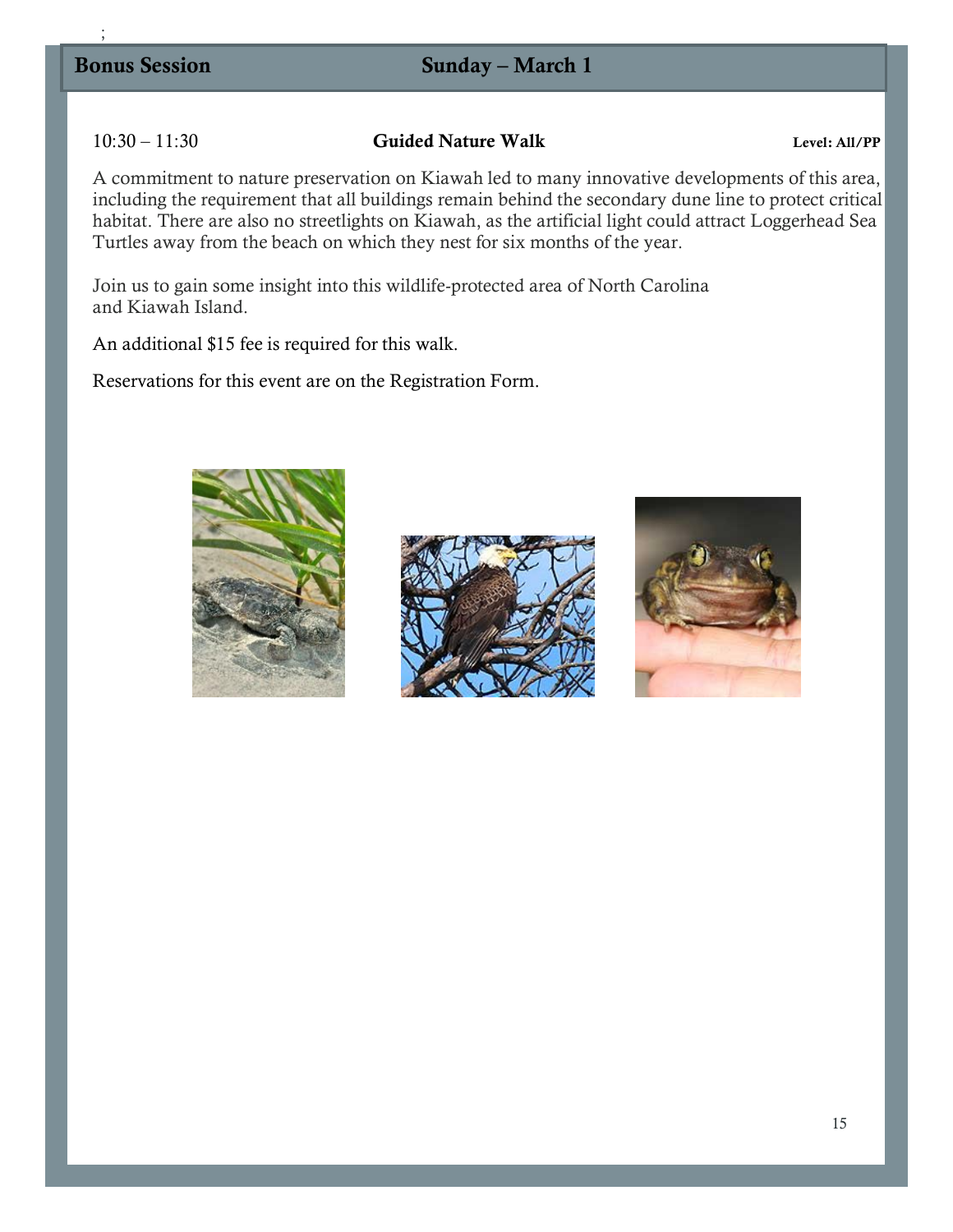## Registration Information

### *How to Register*

All registrations are done on-line, through the MEPI website. www.mepiforum.org The MEPI office will send a confirmation email when your registration is received.

Click or go to the home page at: [www.mepiforum.org](http://www.mepiforum.org/)

Early registration rates are good through Sunday, January 19, 2020. Registering after this date will result in a \$100 rate increase. On site registration is **not** available.

If your school is a MEPI school, you still need to be an individual member of MEPI to register at the member rate. All memberships renew in February.

### *Rates & Fees*

| MEPI individual membership              | \$50                                           |
|-----------------------------------------|------------------------------------------------|
| Full Conference - Member rate           | \$230<br>Lunches are not included in this rate |
| Full Conference – non-member rate       | \$310<br>Lunches are not included in this rate |
| 1 Day Registration – Member rate        | \$190<br>Lunch is not included in this rate    |
| 1 Day Registration $-$ non member rate  | \$260<br>Lunch is not included in this rate    |
| Montessori Intern -full or 1 day        | \$165                                          |
| Friday Salad Buffet                     | \$25                                           |
| Friday 25 <sup>th</sup> Anniversary BBQ | Included                                       |
| Saturday Experience Italy Buffet        | \$25                                           |
| <b>Sunday Guided Nature Walk</b>        | \$15                                           |

Payment for your early registration must be received by Feb. 1, 2020 to avoid a \$25 monthly late fee.

The Registration Form is found on our website home page: [http://www.mepiforum.org](http://www.mepiforum.org/)

### **Cancellation Policy**

- Fees are non-refundable after Feb 1, 2020.
	- If you find, after Feb 1, 2020 you are unable to attend, for any reason, you may transfer your registration to another person, or receive a letter of donation from MEPI for tax purposes.
	- Cancellations received, in writing, prior to Feb 1, 2020, will have a \$45 cancellation fee deducted.
	- Memberships are non-refundable.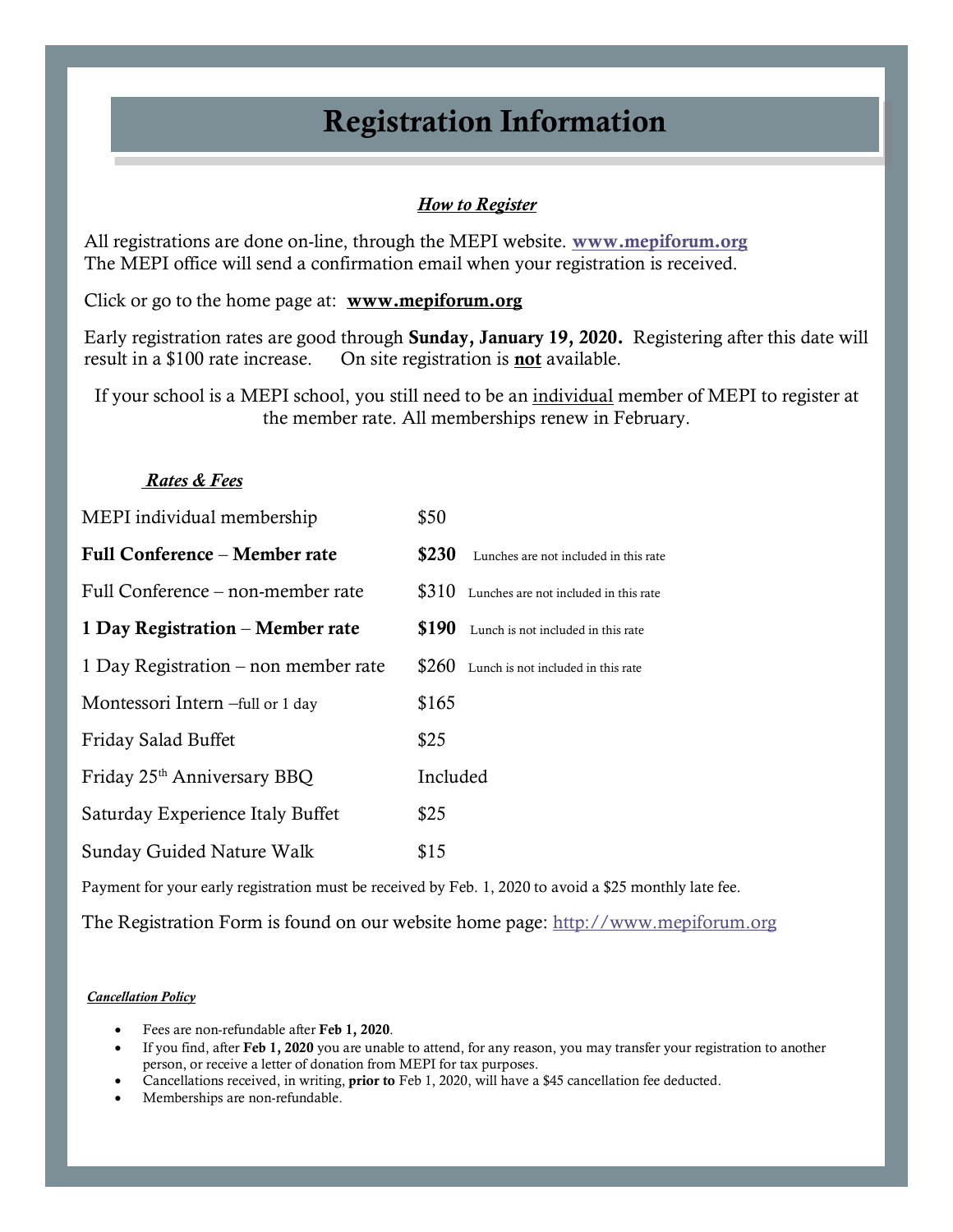## Additional Information

### *Lodging Information:*

East Beach Conference Center ~ Kiawah Island Golf Resort 1 Sanctuary Beach Dr. - Kiawah Island, SC 29455

East Bedroom – \*1 bedroom Scenic View Villa =  $$122**$ 

East Bedroom – \*2 bedroom Scenic View Villa =  $$167**$ 

\*All Villas have full kitchens and washer/dryer. \*Free Wi-Fi.

;

*\*\*Rates are guaranteed until Jan 28, 2020 but are dependent upon space availability - so please plan accordingly for your lodging reservations.*

Call for reservations. Please use **Booking Code 15371** (Montessori Educational Programs) to receive these rates which also gives MEPI credit for your stay.

1-800-654-2924 toll free ~ 1-843-768-2121 local & International

### *Transportation Information*

*MEPI does not coordinate transportation*.

The closest airport is Charleston International (CHS) – approx. 35 miles from the resort

Rental cars are available at the airport. Free parking is available at each Villa.

Taxis run approx. \$85 Uber runs approx. \$40

We will send you information about RideShare if interested. *Check the box on the registration form for information*.

### *Cancellation Policy*

Fees are non-refundable after Feb 1, 2020.

If you find, after Feb.1, 2020 you are unable to attend, for any reason, you may transfer your registration to another person, or receive a letter of donation from MEPI for tax purposes.

Cancellations received, in writing, **prior** to Feb. 1, 2020, will have a \$45 cancellation fee deducted.

Memberships are non-refundable.